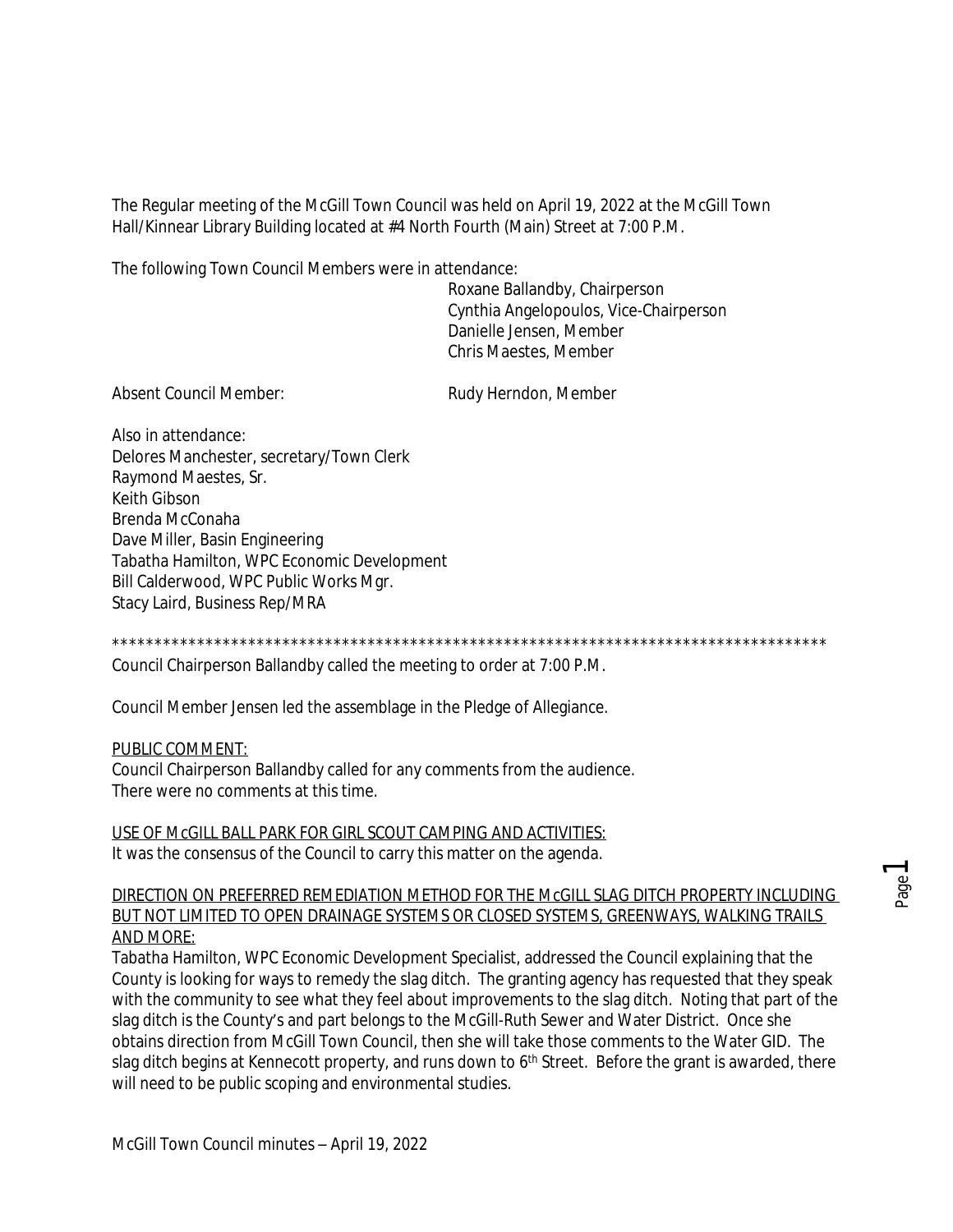Bill Calderwood, WPC Public Works Director, addressed the Council explaining they will probably close the area, build box type culverts, then make walking or bike trail. They are looking for creative ways to make improvements to the ditch.

Council Chairperson Ballandby agreed with the suggested box type culvert, then cover it. Possibly make a walking or bike trail, maybe a community garden in one area, a few benches for rest areas, few trees, and possibly handrail in the few steep areas.

## REQUST USE OF McGILL SENIOR CENTER (OLD McGILL HOSPITAL) TO BE USED AS A HERITAGE CENTER:

Keith Gibson, McGill Drug Store Museum, addressed the Council explaining that McGill needs a Heritage Center. His suggestion is to turn the Old Hospital/Senior Center into a family center. There has been a lot of interest in this area with people asking about McGill, he has been interviewed by a few magazines promoting McGill. He has already been collecting artifacts for the Heritage Center, and many people have been donating a lot of their historical items. This is McGill's history and McGill needs to begin preserving their history. He has been receiving donations for the McGill Drug Store Museum, one check was for \$10,000, and he can put some of those funds toward preserving McGill history in the Heritage Center.

The secretary explained that the County Maintenance Department checks the Old Hospital/Senior Center a few times each month; and McGill Town Council has been paying for the electric, heating, and water for the building. Even though McGill pays all the costs in operating this building, it is a County building, and the final decision lies with the Board of County Commissioners. She has also spoken with the person who obtained permission to operate a "Food Bank" out of the Senior Center, they noted they only need the building 2 days a month, and if they had one small room where they could store their merchandise, they would welcome the new Heritage Center.

Council Vice-Chairperson Angelopoulos agreed with Mr. Gibson's idea of creating a Heritage Center, and she so motions to send correspondence to the White Pine Board of County Commissioners explaining that McGill Town Council supports turning the Old McGill Hospital/Senior Center into a Heritage Center. Council Member Jensen seconded the motion.

Motion was carried by unanimous vote of the quorum present.

## PLANNING FOR ANNUAL LABOR DAY FESTIVITIES:

Brenda McConaha addressed the Council explaining that they will be working with the Tourism and Rec Board this year for advertising of the Labor Day festivities, they will also be helping with the entertainment. They will be holding a raffle to help pay for both the bands, there will be booths as in the past, and food will be provided by the Town Council.

# COST ESTIMATES AND ADDITIONAL INFORMATION REGARDING SIGN IN FRONT OF THE MCGILL TOWN HALL/KINNEAR LIBRARY BUILDING:

Dave Miller, Basin Engineering, addressed the Council explaining that he is still working on the engineering estimates for the third phase of the McGill Ball Park. He has gone out and re-measured the metal sign in front of the McGill Town Hall/Kinnear Library Building. He provided more accurate dimensions, but only one company (Rainbow Signs) responded.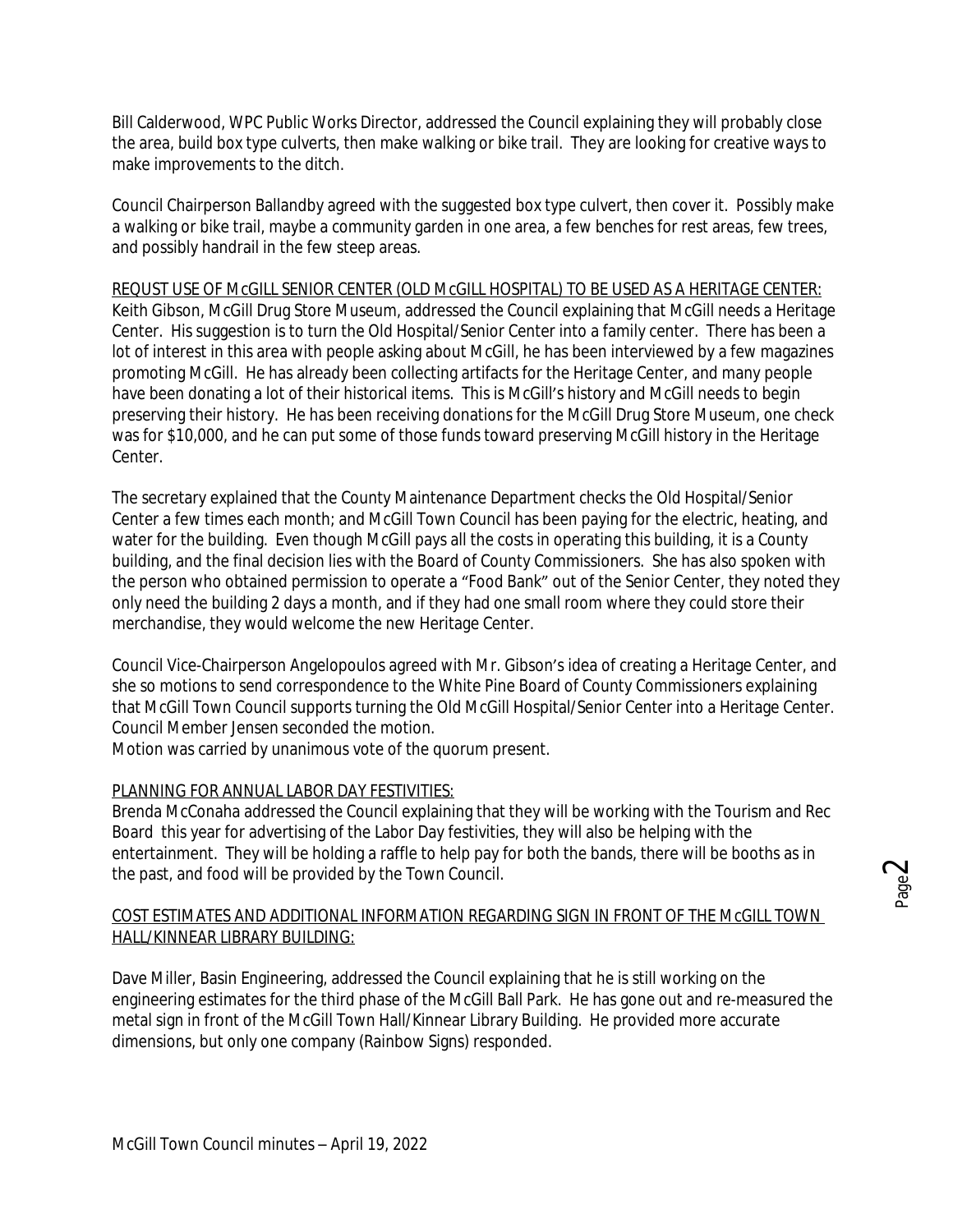Council Vice-Chairperson Angelopoulos explained that the McGill Town Council has always preferred to do business with local businesses. She would like to see a local business give cost estimates, that way the taxes come back to the town.

It was the consensus of the Council to carry this matter on the next agenda.

# PURCHASE OF PLAQUES FOR MEMORIAL TREES:

Council Vice-Chairperson Angelopoulos explained that she has spoken with Larry Manning about the sign to be placed on the shed Robinson Mining donated to the Town of McGill. Mr. Manning offered to make the sign thanking the mine at no cost to the McGill Town Council. She has also received information from a local person who makes wooden signs.

Council Member Jensen noted that is the same local business person she has been working with.

Council Chairperson Ballandby suggested that McGill have a separate sign commemorating the fallen officer.

It was the consensus of the Council to carry this matter on the next agenda.

# PUBLIC ART IDEAS-POTENTIAL MURALS AND OTHER ITEMS FOR THE TOWN OF McGILL:

The Council directed the secretary to invite Kyle Horvath, Tourism and Rec Board, to the next meeting, explaining that McGill is ready to work on their second mural by the Ball Park.

## APPROVAL OF MINUTES:

Council Vice-Chairperson Angelopoulos motioned to approve the McGill Town Council minutes dated March 15, 2022.

Council Member Jensen seconded the motion.

Motion was carried by unanimous vote of the quorum present.

## APPROVAL/RATIFICATION OF BILLS/AUTHORIZATION TO PURCHASE:

| The following bills were read into the record. |          |
|------------------------------------------------|----------|
| Cynthia Angelopoulos                           | \$211.71 |
| (reimbursement for Easter candy)               |          |
| White Pine Little League                       | \$300.00 |
| (donation-homerun package)                     |          |
| White Pine Chamber of Commerce                 | \$95.00  |
| (annual dues)                                  |          |
| OPI                                            | \$61.78  |
| (monthly copy machine contract)                |          |
| Bradley's Bestway Market                       | \$17.76  |
| (Neighborhood Watch refreshments)              |          |
| C & B Auto                                     | \$19.98  |
| (wiper blades)                                 |          |
| CMC Tire                                       | \$27.77  |
| (tire repair)                                  |          |

Council Member Maestes motioned to approve the bills as read.

Council Member Jensen seconded the motion.

Council Vice-Chairperson Angelopoulos abstained from voting on the voucher made out to her. Motion was carried by majority vote of the quorum present.

## NUISANCE ABATEMENTS:

It was reported there is an old jeep with no license plate behind the home at #32 Fourth Street. There is also a green van with no license plate behind the home at #34 Fourth Street.

McGill Town Council minutes – April 19, 2022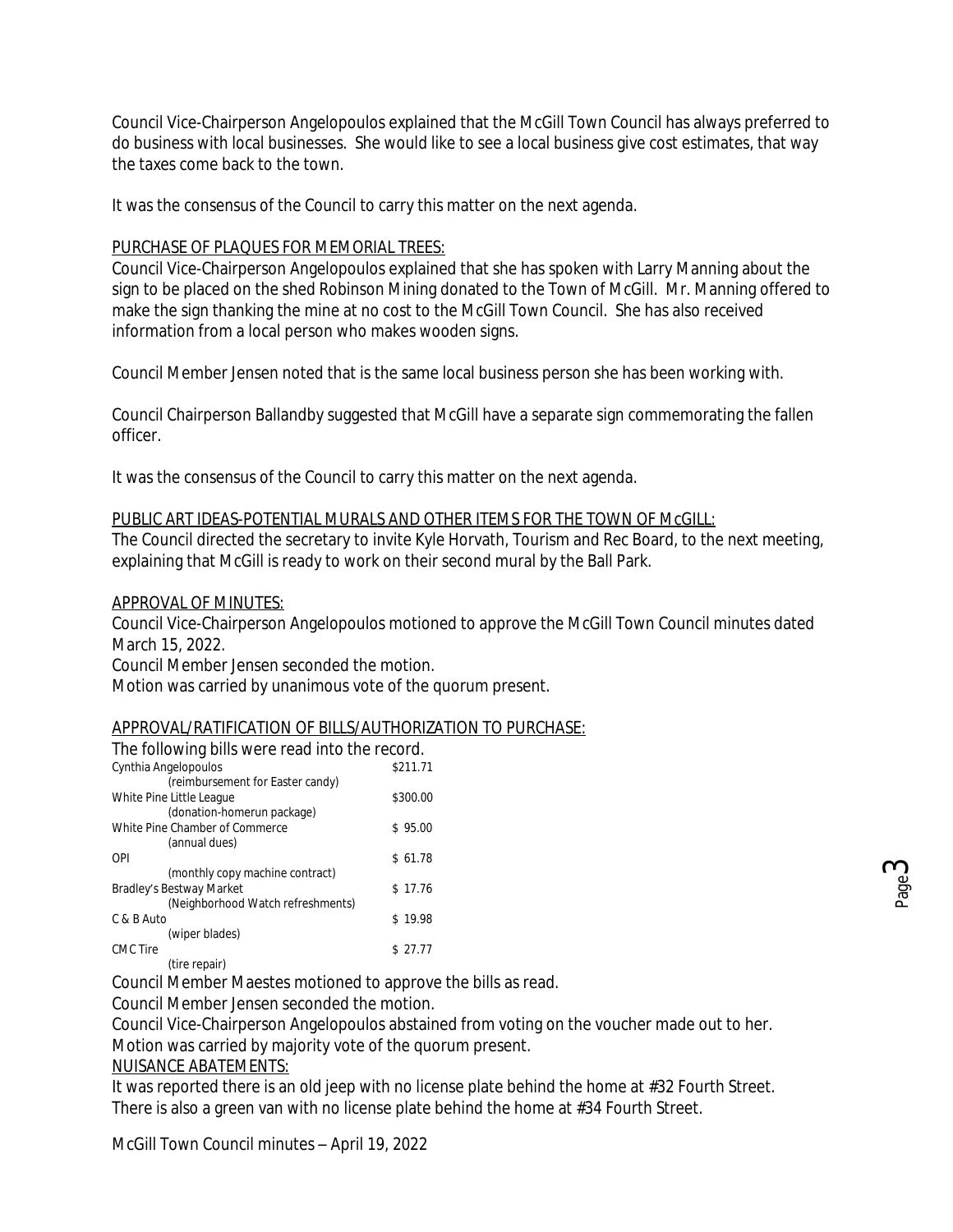Also there is still an abandoned vehicle with a Nevada license plate # 934D30 at the corner of Avenue H and Third Street (this abandoned vehicle has been turned in before, but now it has flat tires) CORRESPONDENCE:

Correspondence mailed or received since the previous meeting was listed as follows:

- 1. Memo to Maintenance re: key 8-6.
- 2. Letters to Little League & WP High re: Ball Park use.
- 3. E-mail from WP Maintenance re: signs, locks, and keys.
- 4. McGill-Ruth Water agenda.
- 5. Information on Proposed Slag Ditch uses.
- 6. Employment letters to park employees.
- 7. Secretary monthly report.
- 8. E-mail from Grants Office re: CDBG grants.

#### ANIMALS AT LARGE/VICIOUS DOGS:

Council Member Maestes reported that she was the victim of a dog attack, she called the Sheriff's Office, and she has noticed that the dogs are gone now.

### PARK MAINTENANCE:

Council Member Maestes reported that Matthew, Parks Manager, was not able to attend the meeting this evening. She reported that he has secured the restroom doors, he is working on the gopher problem, mowing the lawns, etc. She would like to get new stock gates at the south end of the Ball Park so the kids on 4-wheelers cannot drive on the lawns.

Public Works Director Calderwood explained that stock gates would cost \$400. Once installed, they can put the same locks on it to match all the other gate locks.

Council Vice-Chairperson Angelopoulos explained there was a delay in Little League obtaining their key for the Ball Park. They had contacted her about getting another faucet.

Public Works Director Calderwood explained they could make a quick connect. He would suggest working with the McGill Parks Manager regarding installing the additional faucet.

Council Vice-Chairperson Angelopoulos noted that things have not run as smoothly for Little League. They have suggested McGill acquire a drag to connect on the back of the mower/tractor.

Council Vice-Chairperson Angelopoulos motioned to purchase the drag for the ball park, install an additional faucet near the announcer stand at the ball park, and purchase 2 stock gates for the south corner of the ball park.

Council Member Jensen seconded the motion.

Motion was carried by unanimous vote of the quorum present.

## FINANCIAL REPORT:

The secretary reported there are 2 months remaining in this year's budget. She would estimate there will be 2 more payments for revenues coming in. All McGill spending is within the budget.

FIRE/EMT REPORTS: No report given.

 $\overline{4}$